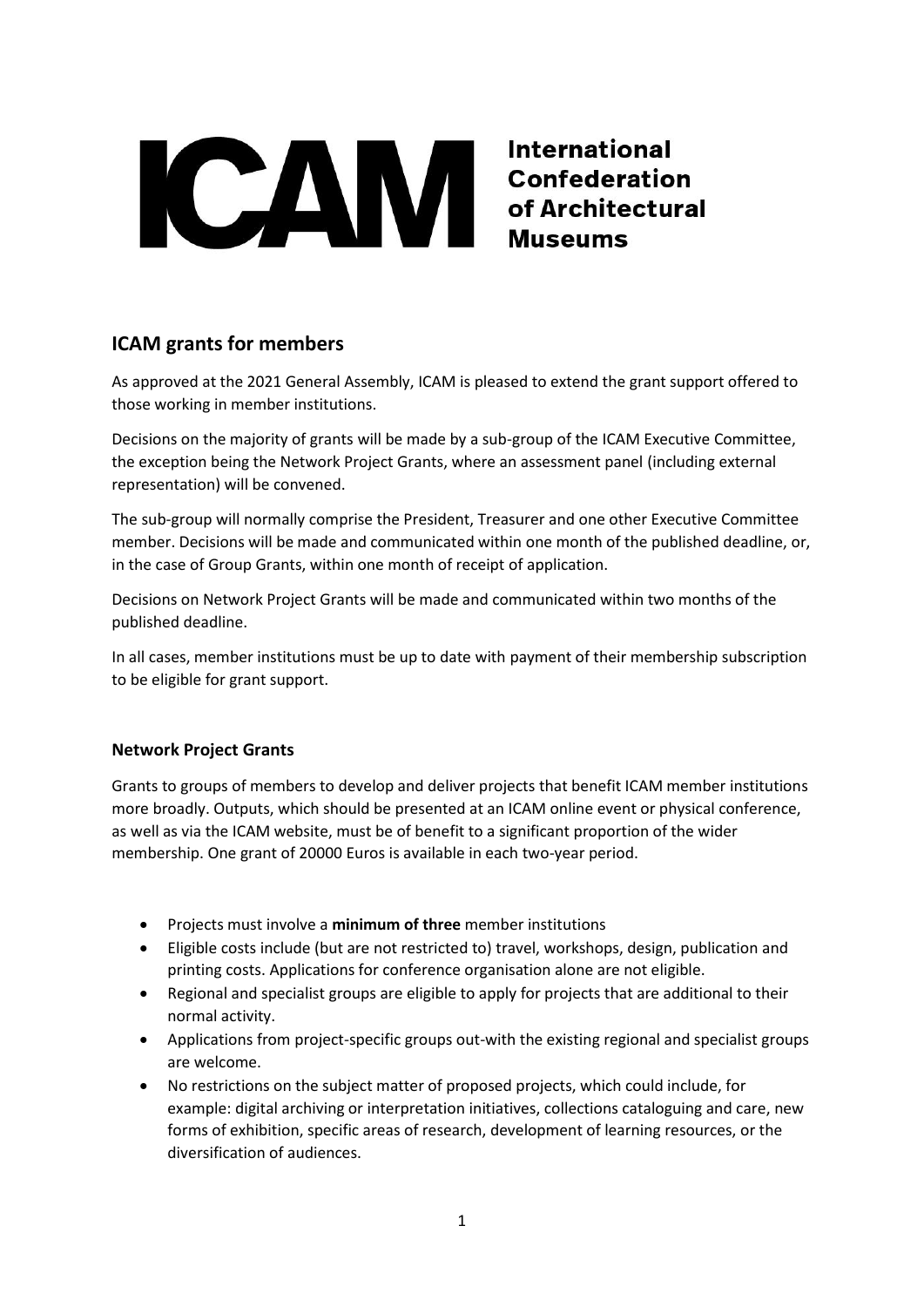- The grant will be awarded to a single member institution who would then disperse funds to the other member institutions as required.
- Competitive process with fixed deadline.
- To be assessed by a panel with external representation.
- Projects must be completed within two years of grant award.
- Cash or in-kind contributions to the project, from the institutions involved or from other sources, would be welcomed.

#### **Deadline**: **15 June 2022**

**How to apply:** Submit a Case for Support of no more than four pages, plus CVs for the lead applicant at each of the ICAM member institutions involved. The Case for Support should include:

- Name, institution and contact details for the lead applicant, whose institution would receive the grant
- Name, institution and contact details for the co-applicants
- Title of the project
- Description of the project, highlighting why it is needed and how it will be undertaken
- Outline budget, including any other cash or in-kind contributions
- Outline programme with timeline and end date
- Description of the project outputs
- Description of benefits of the project to other ICAM member institutions
- Description of how the project will share its findings with other ICAM member institutions

Applications should be submitted to President [Rebecca.bailey@hes.scot](mailto:Rebecca.bailey@hes.scot) and Treasurer [david.peycere@citedelarchitecture.fr](mailto:david.peycere@citedelarchitecture.fr) Applicants are welcome to request a preliminary discussion of ideas.

*As Project Network Grants will be awarded only every two years, the subsequent application deadline is subject to confirmation, but is likely to be 15 June 2024.*

## **Network Travel Grants**

Grants to individuals employed by member institutions to make research and networking visits to other member institutions. Visits can be for general professional development or for specific crossmember initiatives. Six grants of 500 Euros per two-year period are available.

- Open to all, but preference given to new staff, more junior staff and/or those normally unable to attend ICAM conferences.
- Eligible for travel outside of your home country, or in the case of North America and Australia, outside of your home state/province.
- Restricted to one grant per member institution in each two-year period.
- Cannot be used for conference attendance or in conjunction with a project grant.
- In exceptional circumstances grants could be increased to 1000 Euros to support intercontinental travel, in which case fewer grants would be awarded.
- Biannual application deadlines.
- Travel must be completed within one year of grant award.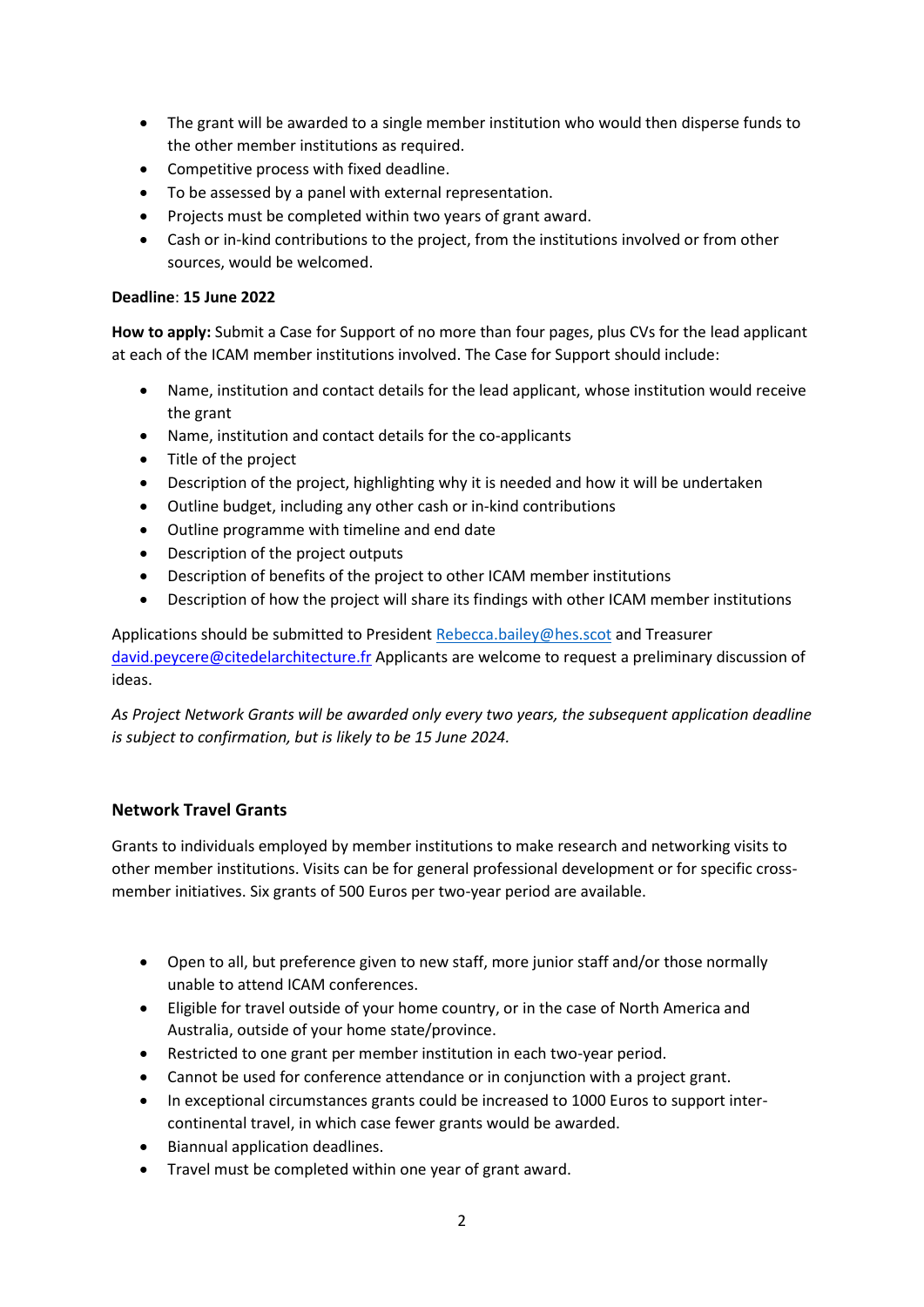• A short report on the benefits and outcomes of the visit will be required for the ICAM website.

## **Deadlines**: **15 June 2022, 16 December 2022, 14 June 2023, 15 December 2023**

**How to apply:** Submit a Case for Support of no more than two pages, plus CV for the applicant and letter of support from the institution(s) you plan to visit.

The Case for Support should include:

- Name, institution and contact details for the applicant
- Description of proposed visit, highlighting why it is needed and the benefits that will be derived
- Justification of cost if request exceeds 500 Euros

Applications should be submitted to President [Rebecca.bailey@hes.scot](mailto:Rebecca.bailey@hes.scot) and Treasurer [david.peycere@citedelarchitecture.fr](mailto:david.peycere@citedelarchitecture.fr)

## **Regional and Specialist Group Grants**

ICAM has regional and specialist groups established in various parts of the world. The groups promote and foster the aims and activities of ICAM in their regions or are focussed on particular areas of interest (eg education). Most meet between the biennial ICAM conferences. Group grants are available to support such meetings or events, with no restrictions on how funds are used. Uses could include, for instance, travel and catering. Support of up to 1500 Euros per group is available for two groups in each two-year period

- Groups can apply once in any two-year period
- Meetings or events must take within one year of grant award
- A short report on the benefits and outcomes of the meeting or event will be required for the ICAM website

#### **Rolling deadline – apply anytime**

**How to apply:** Submit a Case for Support of no more than two pages

The Case for Support should include:

- Name of group
- Name, institution and contact details for the applicant, whose institution would receive the grant
- Description of proposed meeting or event, including location, purpose and which institutions would be expected to attend
- Outline costs

Applications should be submitted to President [Rebecca.bailey@hes.scot](mailto:Rebecca.bailey@hes.scot) and Treasurer [david.peycere@citedelarchitecture.fr](mailto:david.peycere@citedelarchitecture.fr)